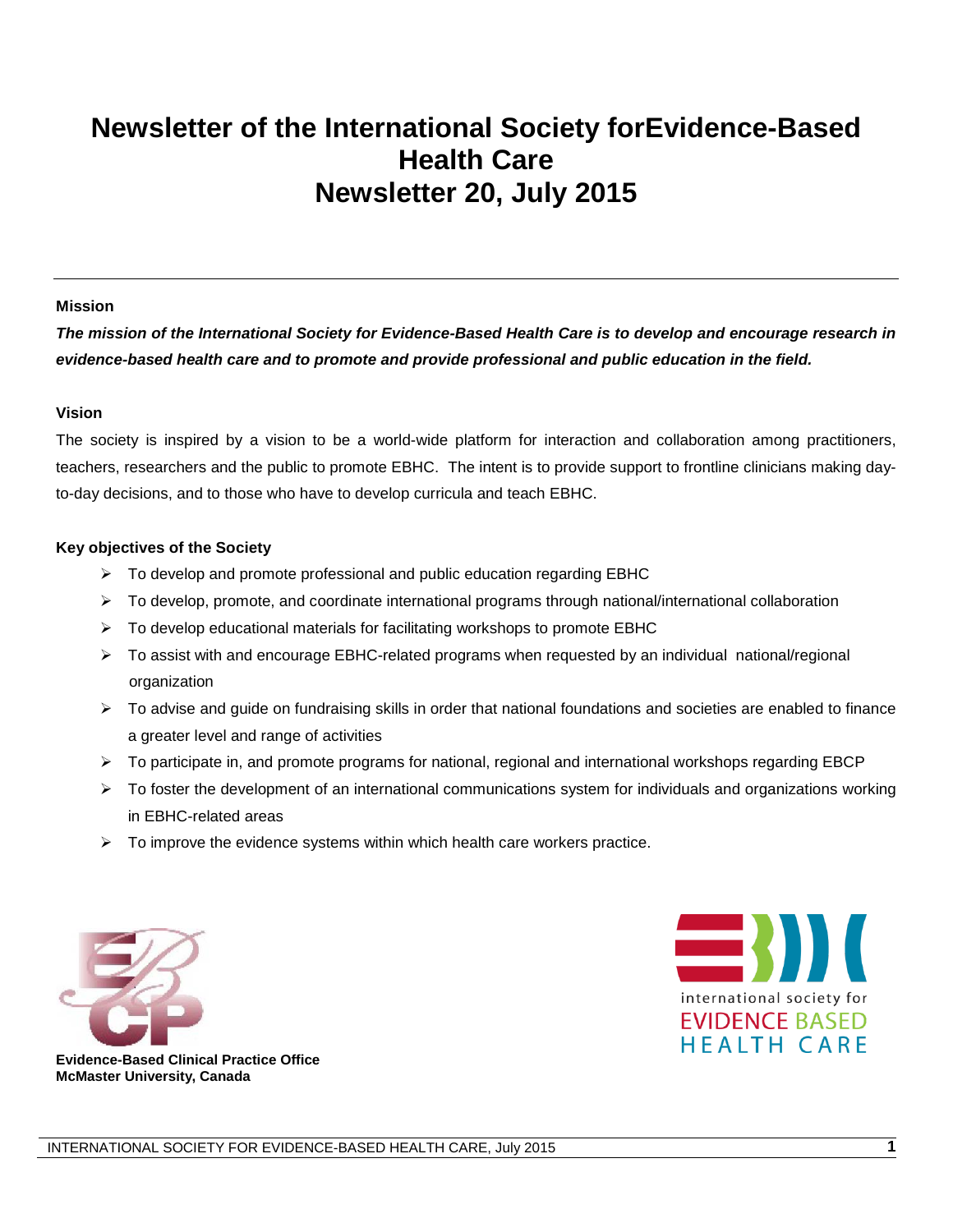## **TABLE OF CONTENTS**

#### **EDITORIALS**

#### **TEACHING & PRACTICE TIPS**

## **RESEARCH & REVIEWS**

| A randomised controlled trial of a blended learning education intervention for teaching evidence-based |  |
|--------------------------------------------------------------------------------------------------------|--|
|                                                                                                        |  |
| David Sackett Memorial Prize Winner: The cost-effectiveness of a decision aid for patients considering |  |
|                                                                                                        |  |
|                                                                                                        |  |

#### **RESOURCES & REVIEWS**

|--|--|--|

#### **WORKSHOPS AND CONFERENCES**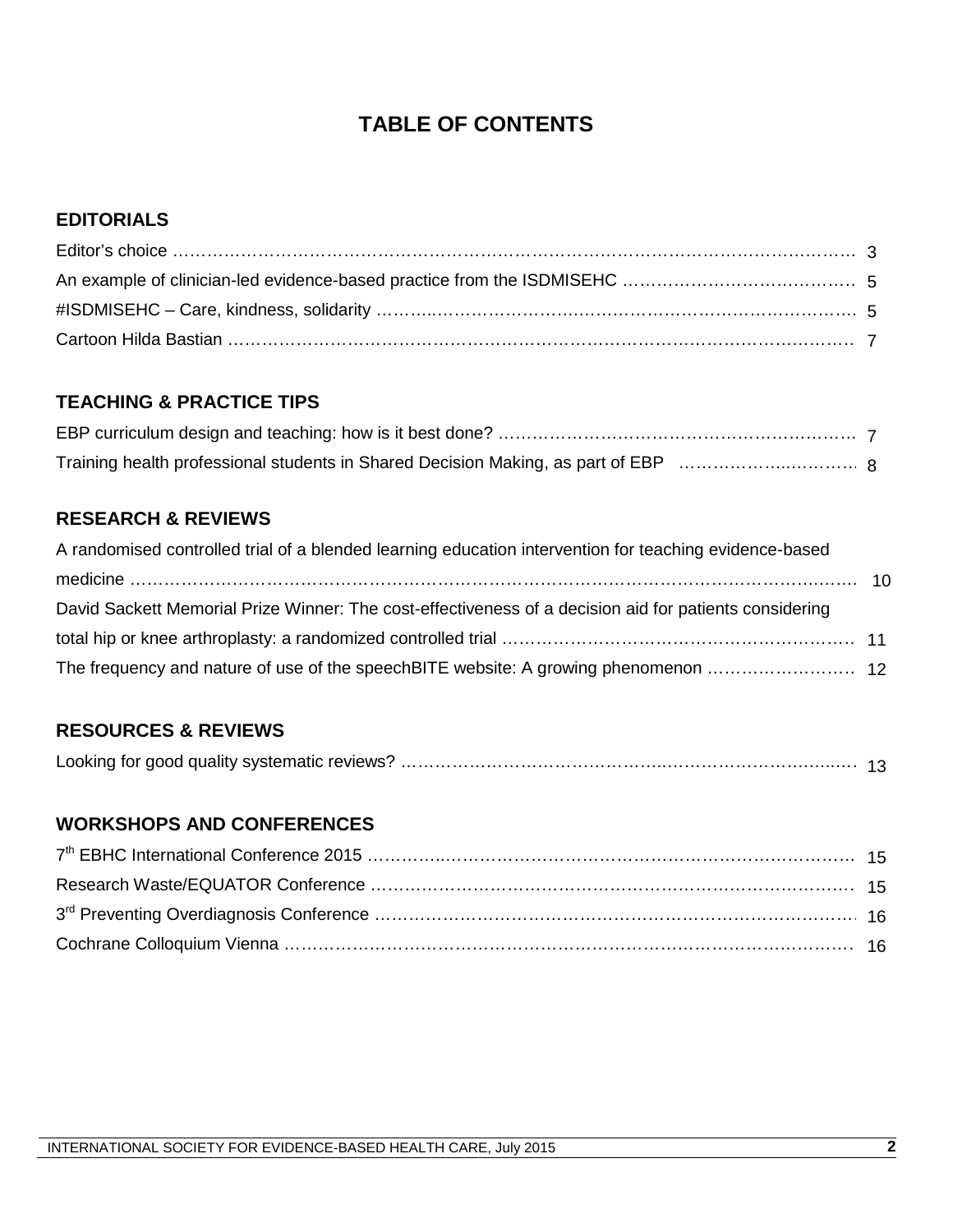# **Editorials**

## **Editor's choice**

We've been assembling a special issue of the ISEHC newsletter based on the recent joint meeting in July in Sydney of the International Society of Shared Decision Making (ISDM) and ISEHC: so apologies we are a little late. This 4<sup>th</sup> ISEHC conference was a real milestone in the evolution of EBM. With over 320 participants attending, a very high standard of plenaries, and great research presentations, everyone enjoyed themselves while learning a lot from the exchange of ideas.

Some of the discussions are captured on the Twitter feed using the hashtag #ISDMISEHC. The conference co-chair, Professor Lyndal Trevena, also wrote a daily BMJ blog on as the conference proceeded. In her summary of Day 1 she suggested:

*"Victor Montori from the Mayo Clinic started our meeting with a keynote address highlighting the importance of "context and circumstances" in caring for patients. Being a patient can be hard work and we need to try and ensure that our health teams minimise the burden we impose on them. Kindness and care can be lost in an overstretched work environment and there has been a lot of talk over the past two days about the need to support clinicians better."*

After Victor's plenary, the burden of illness and kindness both became part of the language of discussions. Read Amanda McCullough's reflections in the editorial section to learn a little more of this (and Victor's arresting picture

of a burdened patient). Day 2 was equally engaging but with some new themes, including overdiagnosis which had been little discussed in wither ISDM or ISEHC groups. Here is how Lyndal described it in her blog:

*"Professor Alex Barratt from The University of Sydney started the day with a keynote address on over diagnosis which highlighted some of the methodological challenges of getting accurate evidence, the dilemmas of communicating and responding to uncertainty with individual patients, and the ethical issues this topic raises. She highlighted that breast cancer incidence and treatment has increased but is not linked to any substantial reduction in breast cancer mortality rates at a population level. This is clearly a very complex issue, and Alex suggested that trying to prevent too many more new tests being adopted before we have clear evidence that they improve the health of people and using a more transparent approach to present the evidence to patients might be the way forward."*

Teaching was also a major theme of the conference – in particular how and when to teach shared decision making and EBM, both separately and together. Lyndal's mixed pessimism and optimism suggested:

*"Today also resulted in some substantive discussions about teaching evidence based practice and shared decision making. Whilst many were quite demoralised about what was achievable through limited curriculum time and lack of role modelling from faculty, there was a beacon of hope from Hamburg in Germany where a sophisticated curriculum spirals through the medical undergraduate health psychology course. Impressively the student*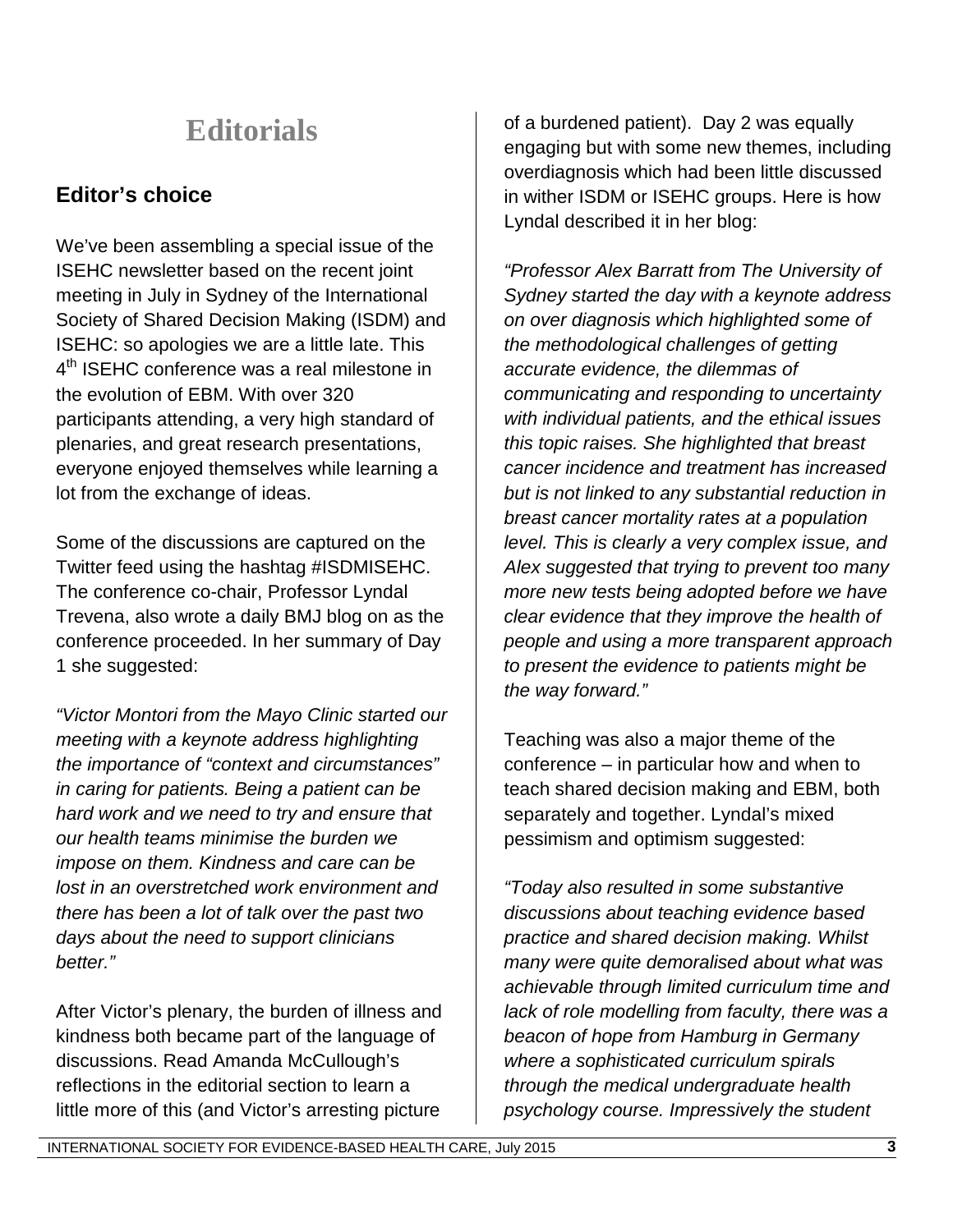*feedback is very positive and the faculty has resourced the programme well to allow small group workshops and OSCE-style assessment. The group led by Martin Haerter will be monitoring whether these skills persist beyond graduation. Watch this space!"*

Also see the articles in this newsletter by Tammy Hoffmann about her randomized trial of teaching shared decision making as part of courses in evidence-based practice. Dragan Ilic also held a busy and enthusiastic meeting of the ISEHC curriculum working group – see his summary in the newsletter, and also the abstract of his trial on blended learning. Another feature of the conference was the involvement of patient's and patient issues. This included a patient representative on the program committee, comments by patients at the end of some sessions, including the closing, and a special session on patient involvement. Lyndal noted:

*"Perhaps the quote of the day came from Melissa Fox, one of our consumer discussants who was shocked to learn that shared decision making was not commonly included in communication skills courses saying "Isn't that what it's all about? What are they teaching instead?"* 

Good question, Melissa. As Tammy Hoffmann pointed out, it seems to fall between the evidence-based medicine teaching and the communication skills teaching.

So in all, this joint conference was a great success, and we look forward to the next one. As you will see in the Events section, 2017 will have a joint conference with the Cochrane Collaboration in Cape Town.

The 2016 ISEHC conference is still being finalised, and we hope to make an announcement shortly.

Lyndal Trevena – Co Chair ISDM – blogs on reflections per day For all the blogs by Lyndal Trevena go to [http://blogs.bmj.com/bmj/2015/07/23/lyndal](http://blogs.bmj.com/bmj/2015/07/23/lyndal-trevena-final-reflections-as-the-isdmisehc-conference-in-sydney-concludes/)[trevena-final-reflections-as-the-isdmisehc](http://blogs.bmj.com/bmj/2015/07/23/lyndal-trevena-final-reflections-as-the-isdmisehc-conference-in-sydney-concludes/)[conference-in-sydney-concludes/](http://blogs.bmj.com/bmj/2015/07/23/lyndal-trevena-final-reflections-as-the-isdmisehc-conference-in-sydney-concludes/)

Victor Montori's reflections

The Keynote Speaker from Monday, Victor Montori – Professor of Medicine at Mayo Clinic, provided his reflections after ISDM ISEHC 2015: The Triumph of the Patient. [http://shareddecisions.mayoclinic.org/discussio](http://shareddecisions.mayoclinic.org/discussion/reflections-after-the-2015-sydney-isdm-isech-conference-the-triumph-of-the-patient) [n/reflections-after-the-2015-sydney-isdm-isech](http://shareddecisions.mayoclinic.org/discussion/reflections-after-the-2015-sydney-isdm-isech-conference-the-triumph-of-the-patient)[conference-the-triumph-of-the-patient](http://shareddecisions.mayoclinic.org/discussion/reflections-after-the-2015-sydney-isdm-isech-conference-the-triumph-of-the-patient)

#### **Best Oral and Best Poster Awards**

This year we awarded two prizes. The inaugural David Sackett Memorial Prize for best oral paper by a young researcher which was won by Mr Logan Trenaman from Vancouver, Canada for his cost-effectiveness analysis of a decision aid for knee arthroplasty. The Best Poster Prize went to Siritree Suttajit, a young researcher from Thailand who was attending her first international conference with two colleagues, all of whom had received assisted places from the organising committee and it was the first time that all three had been outside Thailand. They had measured shared decision-making implementation in several hospitals and presented their work clearly and beautifully. Congratulations to the team!

Paul Glasziou Twitter: @PaulGlasziou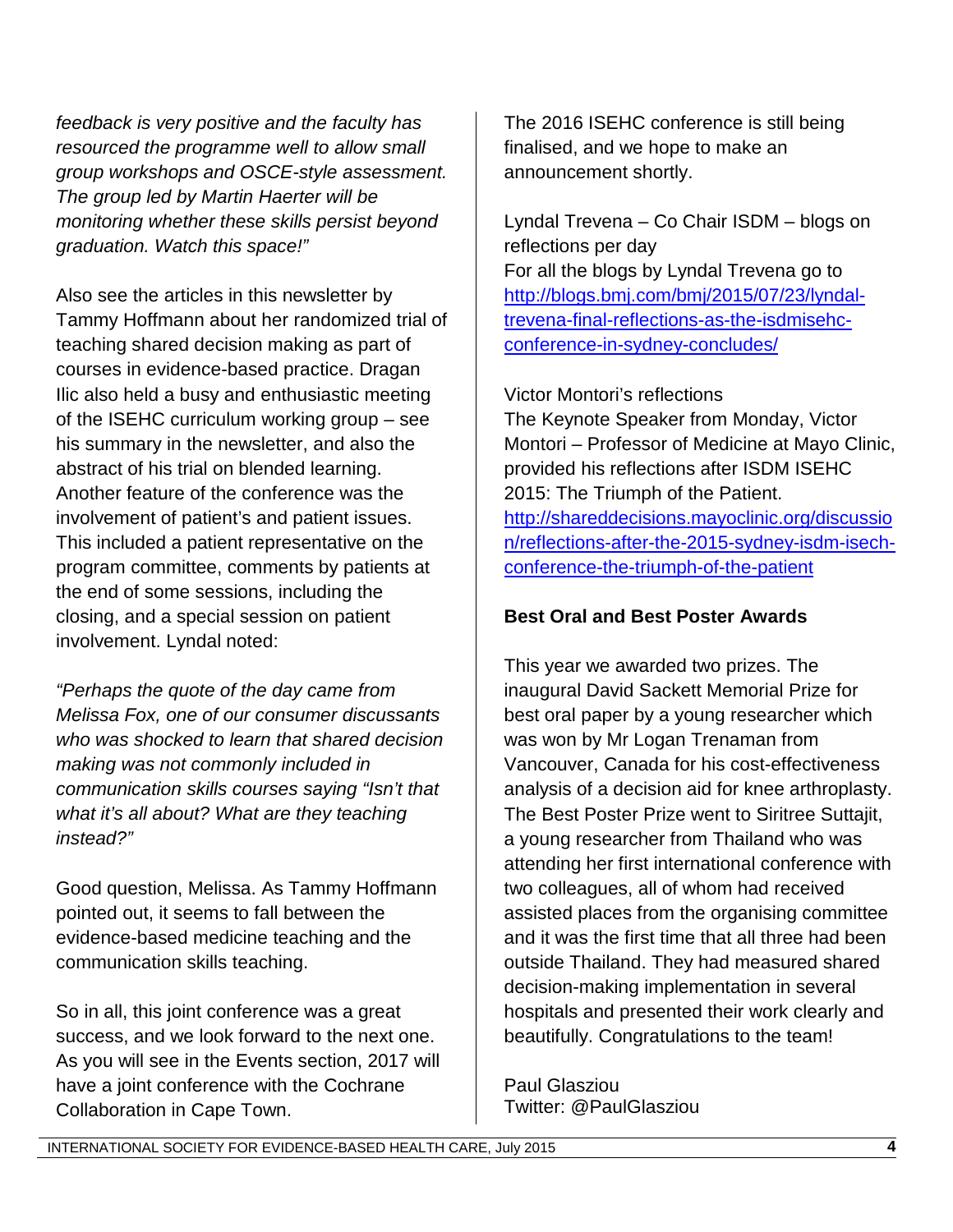

# **An example of clinician-led evidence-based practice from the ISDMISEHC**

#### **Rae Thomas**

A sustainable evidence-based practice model from the New South Wales Speech Pathology Network.

After 10 years, the EBP Network for Speech Pathologists in New South Wales Australia is still going strong. At the recent combined ISDMISEHC Conference Melissa Brunner, Melissa Parkin and Pip Taylor discussed the development and sustainability of the EBP Network.

Established by clinicians for clinicians in 2002 and steered by a nine member committee, there are currently over 200 members and 11 different clinical groups with rotating clinical leads that contribute to the Network. The Network conducts EBP training several times a year, has mentoring for new members, an "academic link member" in each clinical group, and conducts structured journal clubs several times a year.

The clinical groups set goals for topic appraisals derived from relevant clinical questions that arise from within the team. First, searches are conducted to find the relevant research for each question. Then several original papers are critically appraised using

the Network's standardised forms, collated and then appraised as a specific topic area. Due to the challenges of distance, meetings are flexible in their modality. Groups have between 10 and 20 active members and meet on average six times a year via face-to-face, teleconference, Skype or webex.

The Network hosts an annual EBP showcase where clinical groups have the opportunity to present findings from their topic appraisals and disseminate information to the wider group.

A small pilot study conducted by the Network showed 75% of EBP Network members read research articles more than once per month compared with only 37% of non-members.

For more information, access to standardised forms and showcase evidence-based topics, visit<http://nswspeechpathologyebp.com/>

# **#ISDMISEHC – Care, kindness, solidarity**

 $\overline{\phantom{a}}$  , where  $\overline{\phantom{a}}$  , where  $\overline{\phantom{a}}$  , where  $\overline{\phantom{a}}$ 

#### **Amanda McCullough**

Care. Kindness. Solidarity. Three words that sum up many of the twitter (and non-twitter) discussions from the #ISDMISEHC conference. The twittersphere was buzzing with 140 character bites of wisdom from presenters and listeners alike.

Victor Montori (@vmontori) set the stage for the kind, person-centred focus of the conference when he showed the image below in his opening plenary, and advocated that the look in this woman's eyes was enough to show

INTERNATIONAL SOCIETY FOR EVIDENCE-BASED HEALTH CARE, July 2015 **5**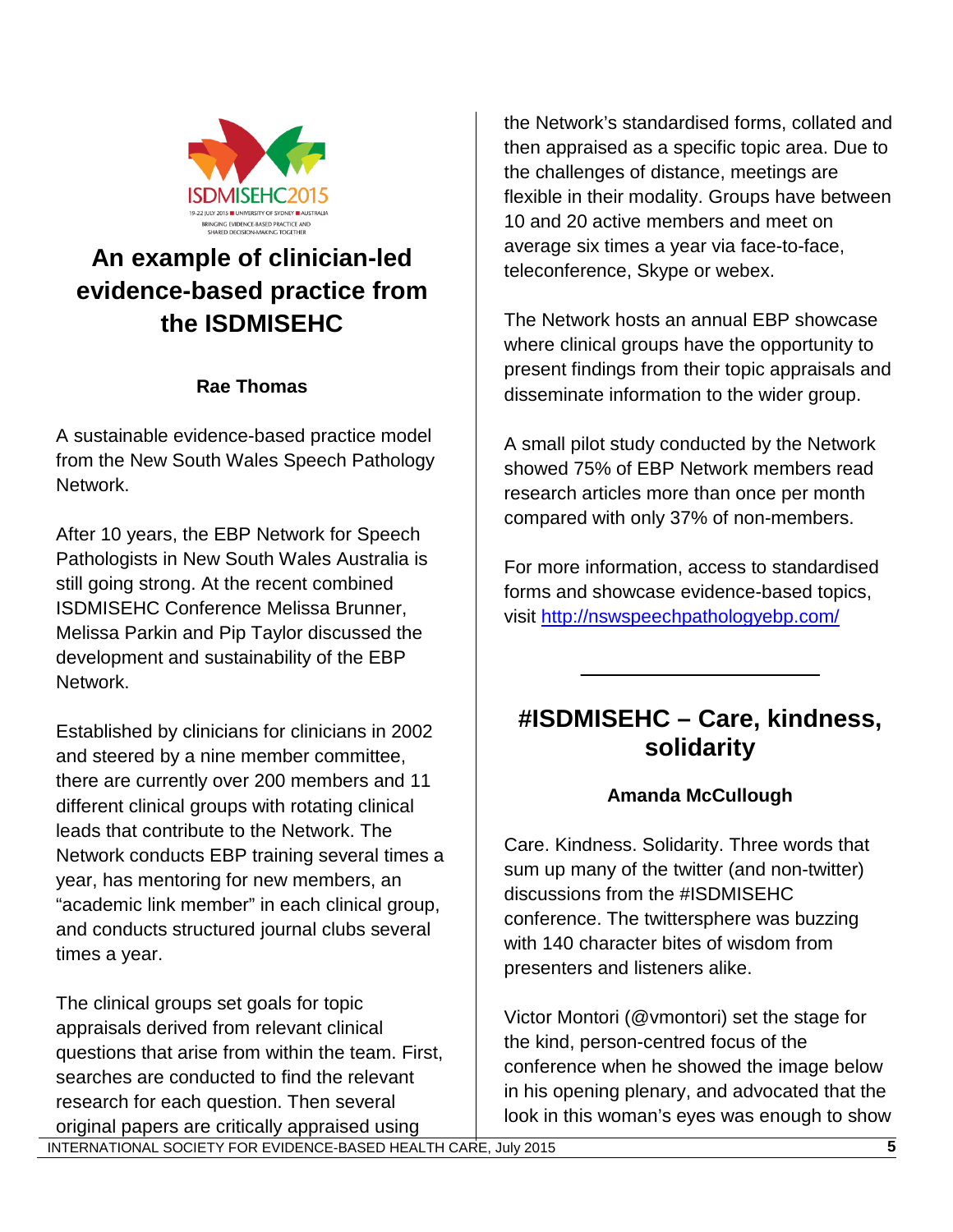that we needed to do better when applying evidence to healthcare. He also proposed a new term for evidence-based medicine medicine.



Over the following days, Trish Groves (@trished) described the BMJ's efforts to include patients in all aspects of the research process, including as peer reviewers. The "People's Research Institute" (@PCORI) encouraged us to involve patients in all aspects of research from idea generation to funding applications, development of protocols and dissemination. Karen Carey (@Tonic\_Karen) from the National Health and Medical Research Council of Australia gave us insight into how the consumer panels rates grant applications. A lively twitter debate took place on #MedicalUncertainty as Kirsten McCaffrey (@KirstenMcCaffer) discussed its implications for shared decision making. And, Alexandra Barrett enlighted us about #overdiagnosis more is not necessarily better.

How to bring shared decision making and evidence-based healthcare together was a key focus of many of the sessions. Tammy Hoffmann (@Tammy\_Hoffmann) offered insights into how to teach it. Researchers from the Preference Lab in Dartmouth and Thomas

Agoritsas suggested tools we can use to bring evidence to our patients (options grids, MAGIC). And, Sharon Straus offered us useful advice: don't use the 'It seemed like a good idea at the time' principle and learn to say 'No' nicely. But, Chirk Jenn Ng described something that I personally hadn't thought of in great enough detail - the importance of context, particularly across cultures and languages. He included alternative therapies in a decision aid because it was culturally appropriate - not something many evidence based practitioners might consider.

Finally, Health Consumers NSW (@HCNSW) closed the ISDMISEHC show - with a fitting summary that can act as a guiding principle for evidence-based healthcare and shared decision making going forward - Care. Kindness. Solidarity.



For more information: see post-conference reflections from Victor Montori (http://tinyurl.com/p28ryp9) and Lyndal Trevana [\(@LyndalTrevena\)](https://twitter.com/LyndalTrevena)

http://tinyurl.com/pfgk2b8. Click here for an overview of the twitter feed from the conference: http://tinyurl.com/oq9hd8w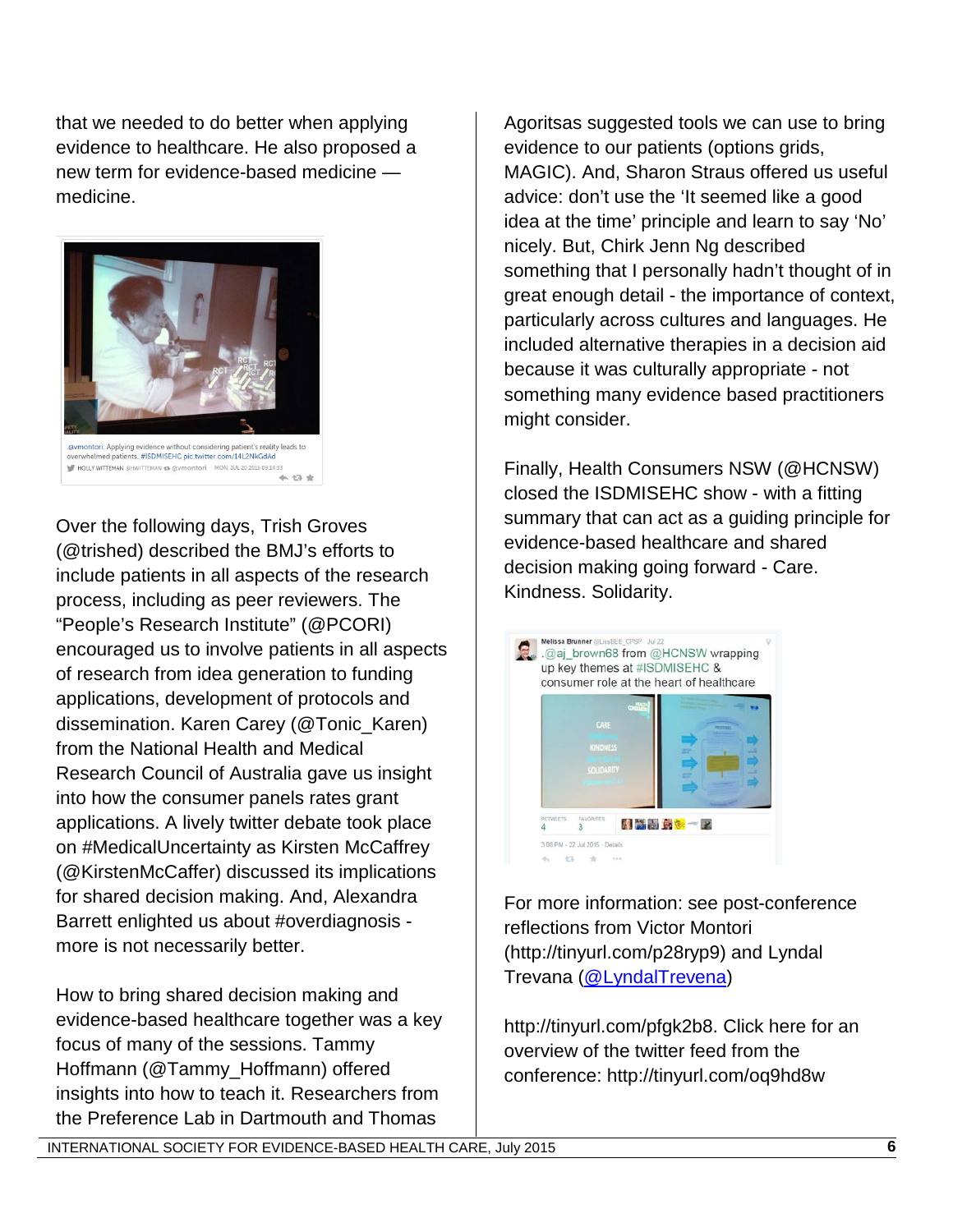## **ARR OR NNT? What's Your Number Needed to Confuse**

#### **Hilda Bastian**



*I used to think numbers are completely objective. Words, on the other hand, can clearly stretch out, or squeeze, people's perceptions of size. "OMG that spider is HUGE!" "Where? What - that little thing?"*

*Yes, numbers can be more objective than words. Take adverse effects of health care: if you use the word "common" or "rare", people won't get as [accurate an impression](http://www.ncbi.nlm.nih.gov/pubmed/25155972) as if you use numbers.*

*But that doesn't mean numbers are completely objective. Or even that numbers are always better than words. Numbers get a bit elastic in our minds, too.*

*We're mostly good at sizing up the kinds of quantities that we encounter in real life. For example, it's pretty easy to imagine a group of 20 people going to the movies. We can conceive pretty clearly what it means if 18 say they were on the edge of the seats the whole time.*

*There's an evolutionary theory about this, called ecological rationality. The idea is, our ability to reason with quantities developed in response to the quantities around us that we frequently need to mentally process.*

**….** continued at [http://statistically](http://statistically-funny.blogspot.com.au/search?updated-min=2015-01-01T00:00:00-05:00&updated-max=2016-01-01T00:00:00-05:00&max-results=1)[funny.blogspot.com.au/search?updated](http://statistically-funny.blogspot.com.au/search?updated-min=2015-01-01T00:00:00-05:00&updated-max=2016-01-01T00:00:00-05:00&max-results=1)[min=2015-01-01T00:00:00-05:00&updated](http://statistically-funny.blogspot.com.au/search?updated-min=2015-01-01T00:00:00-05:00&updated-max=2016-01-01T00:00:00-05:00&max-results=1)[max=2016-01-01T00:00:00-05:00&max](http://statistically-funny.blogspot.com.au/search?updated-min=2015-01-01T00:00:00-05:00&updated-max=2016-01-01T00:00:00-05:00&max-results=1)[results=1](http://statistically-funny.blogspot.com.au/search?updated-min=2015-01-01T00:00:00-05:00&updated-max=2016-01-01T00:00:00-05:00&max-results=1)

# **Teaching & Practice Tips**

\_\_\_\_\_\_\_\_\_\_\_\_\_\_\_\_\_\_\_\_\_\_\_

## **EBP curriculum design and teaching: how is it best done?**

### **Dragan Ilic**

Craig Mellis and Dragan Ilic facilitated a special interest group (SIG) session at the recent ISDM/ISEBHC conference in Sydney, Australia. The SIG session focused on three key areas of EBP curriculum design and teaching which included; (i) which aspects are critical to teaching EBP, (ii) effectiveness of different modes of teaching, and (iii) assessing competency in EBP.

The five steps of EBP were identified as essential to teaching EBP, but a robust discussion was had in terms of when certain steps should be implemented, or emphasised, within the curriculum setting. A variety of methods for teaching were discussed, including didactic, blended, flipped, clinically integrated and online. The SIG attendees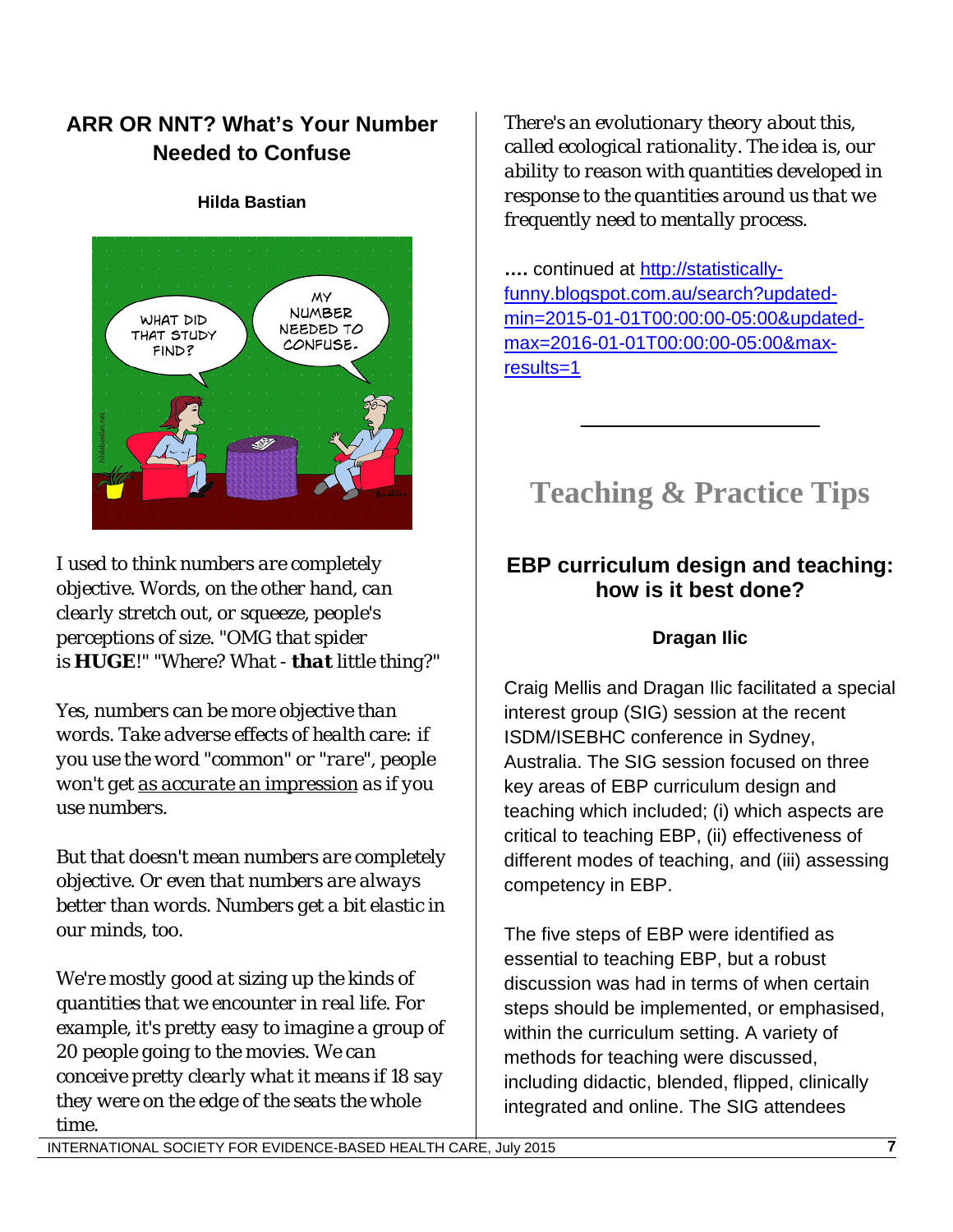shared their experiences with each of the mentioned techniques, highlighting pragmatic strengths and limitations of each method. The session concluded with a discussion on current assessment techniques in EBP teaching. The majority of assessment was based on multiple choice questions (MCQs), objective structured clinical examinations (OSCEs) and critical appraisals.

The session concluded by asking attendees to share information about their EBP curricula. Below is an example of information provided about EBP curricula. We thank all those who attended the SIG and look forward to further developing our understanding of how to better teach EBP.

### *What are the main learning objectives of your course?*

The objectives are threefold;

1) To find, select, appraise and apply clinically relevant research that answers clinical questions

2) To identify, examine and assess evidence for risk management; treatments, prognostic, diagnostic, and phenomenological questions 3) To be able to explain information to assist patients make shared decisions

### *Is EBP in your curriculum as a 'stand-alone course' or is it integrated in the rest of the curriculum?*

The course is integrated with the result of the medical curriculum, across lectures, tutorials and other bed-side teaching opportunities.

*What are the main teaching strategies of your EBP course (e.g. lectures, PBL, blended…)?*

Main teaching strategies include lectures and tutorials, simulated patients for shared decision making.

*Please describe any barriers encountered when implementing the EBP curriculum in your course.* 

Several key barriers are encountered, most significantly a lack of role models in the clinical setting and some lack of expertise mong the other teaching staff (and curriculum-setters). The latter due to the integrated nature of the course.

# **Training health professional students in Shared Decision Making, as part of EBP**

 $\overline{\phantom{a}}$  , where  $\overline{\phantom{a}}$  , where  $\overline{\phantom{a}}$  , where  $\overline{\phantom{a}}$ 

### **Tammy Hoffmann**

At the recent ISEHC-ISDM Conference, there were a number of presentations that discussed the results of shared decision making (SDM) training initiatives or discussed SDM implementation activities and concluded that SDM training was needed. Most discussion on SDM training was centred on training practicing health professionals.

During the second day's plenary session, I gave a presentation titled "Starting early: teaching SDM skills, as part of EBP, to health professional students". In this presentation, some of the main topics that I discussed included:

- **Why training student health professionals in SDM skills is a good idea**.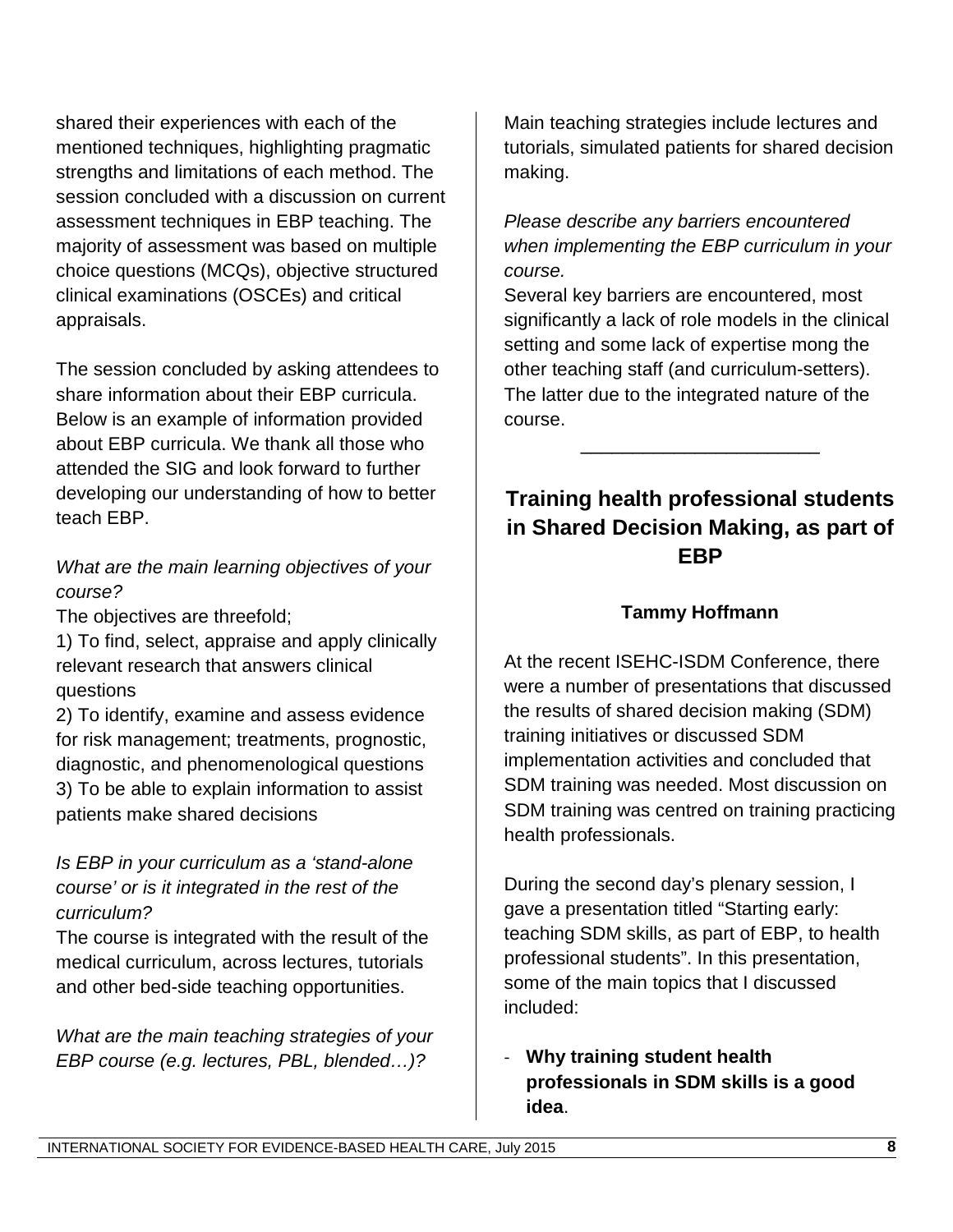- o Reasons include: so that clinicians graduate not just aware, but also with some experience of SDM, before establishing clinical habits, patient interaction patterns, and attitudes to these; lack of role modelling of SDM skills from clinicians so skills are unlikely to be observed once working clinically; lack of training in SDM skills is one of the barriers to its implementation, yet opportunities to receive SDM skill training as continuing professional development are limited.
- Despite the overlap and relevance of SDM to two areas (evidence-based practice and patient communication), **teaching of these skills seems to fall between the two**, with neither routinely covering the topic.
	- o Much of the skill focus of EBP teaching is on finding and appraising evidence and shared decision making is often not covered under the umbrella of communication skills.
- **Why and how teaching SDM fits logically as part of EBP teaching**
	- o expanding upon the broader discussion that is presented in: Hoffmann TC, Montori VM, Del Mar C. The connection between evidence-based medicine and shared decision making. *JAMA*. 2014;312(13):1295–1296.
- The methods and results of **a study that evaluated teaching SDM as part of the 'fourth step' of EBP**. A modified abstract of the paper that describes this randomised trial appears below.

Many of the trial materials (intervention slides, script of the modelled role-play; clinical scenarios used for student role-plays; marking matrix) are available. Please email me for a copy of these: [thoffmann@bond.edu.au.](mailto:thoffmann@bond.edu.au)

On a final note, there are few randomised trials in medical education and ironically, not many in the area of evidence-based practice teaching other than those that largely focus on critical appraisal. It would be terrific if this intervention and an evaluation of it could be replicated in different countries and settings so that the evidence base for teaching SDM skills to health professional students can be expanded (currently, this is the only randomised trial ever done on this topic!). If any departments/ universities are interested in doing this, we'd be very interested to hear from you and explain what is involved.

**Modified abstract of paper:** Hoffmann T, Bennett S, Tomsett C, Del Mar C. Brief training of student clinicians in shared decision making: a single-blind randomised controlled trial. J Gen Int Med 2014;29:844–849.

**Background:** Shared decision making (SDM) is a crucial component of evidence-based practice, but a lack of training in the "how to" of it is a major barrier to its uptake.

**Objective:** To evaluate the effectiveness of a brief intervention for facilitating SDM skills in clinicians and student clinicians.

**Design:** Multi-centre randomized controlled trial.

**Participants:** 107 medical students,

physiotherapy or occupational therapy students undertaking a compulsory course in evidencebased practice as part of their undergraduate or postgraduate degree from two Australian universities.

**Intervention:** The 1 hour small-group intervention consisted of a presentation of the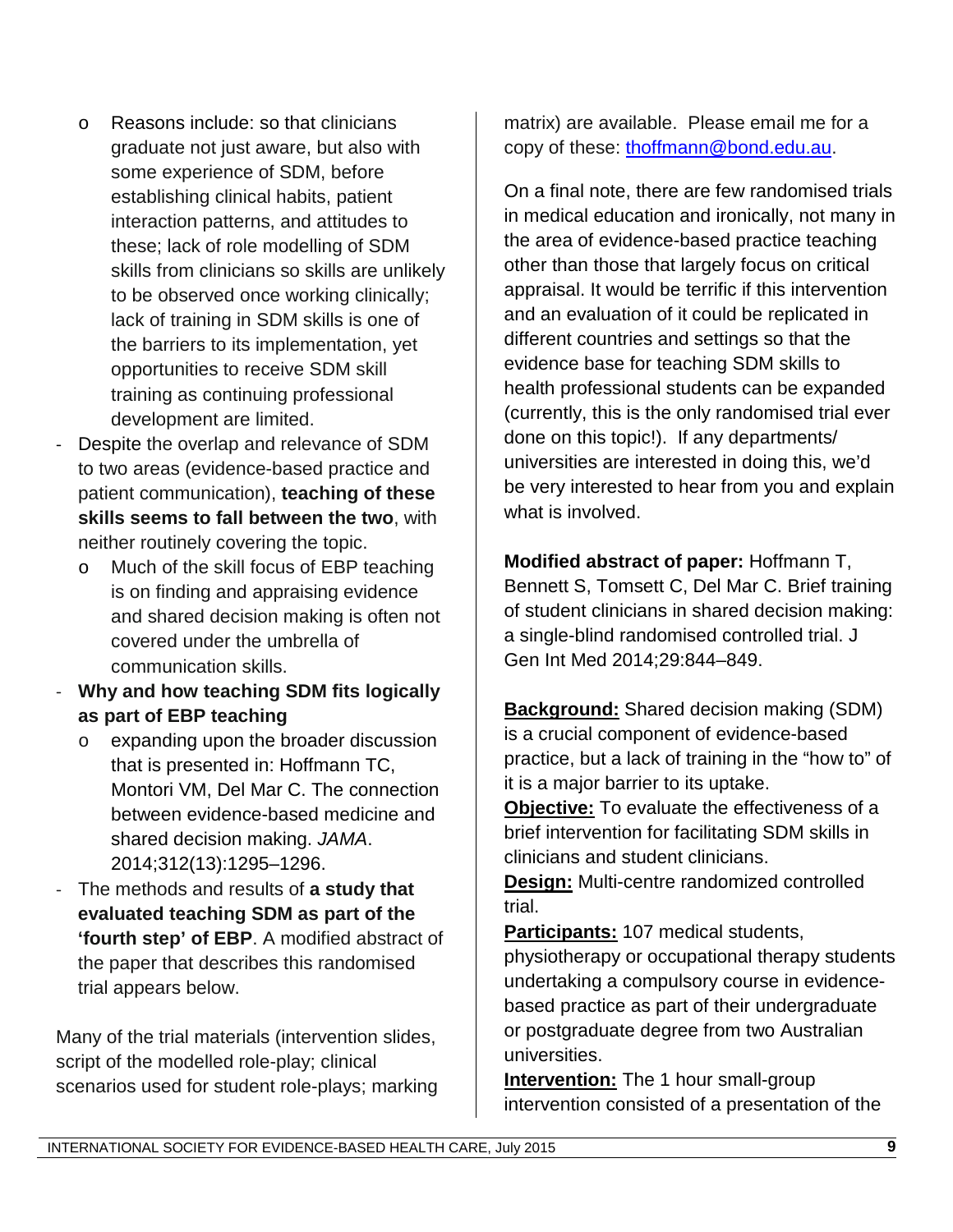stages of SDM, some strategies for each implementing each step, and a facilitated critique of a pre-recorded 12 minute modelled role-play which demonstrated some of these strategies and . Both groups were provided with a chapter about SDM skills from the course EBP textbook (Hoffmann T, Tooth L. Talking with patients about evidence. In: Hoffmann T, Bennett S, Del Mar C, eds. *Evidence-based practice across the health professions*. 2nd ed. Sydney: Elsevier; 2013:328–352).

**Main measures:** The primary outcome was skills in shared decision making and communicating evidence [Observing Patient Involvement (OPTION) scale, items from the Assessing Communication about Evidence and Patient Preferences (ACEPP) Tool], rated by a blinded assessor from videorecorded roleplays. Secondary outcomes: confidence in these skills and attitudes towards patientcentred communication (Patient Practitioner Orientation Scale (PPOS)).

**Key results:** Of participants, 95 % (102) completed the primary outcome measures. Two weeks post-intervention, intervention group participants scored significantly higher on the OPTION scale (adjusted group difference =  $18.9, 95\%$  CI 12.4 to 25.4), ACEPP items (difference  $= 0.9$ , 95 % CI 0.5 to 1.3), confidence measure (difference = 13.1, 95 % CI 8.5 to 17.7), and the PPOS sharing subscale (difference  $= 0.2$ , 95 % CI 0.1 to 0.5). There was no significant difference for the PPOS caring subscale.

**Conclusions:** This brief intervention was effective in improving student clinicians' ability, attitude towards, and confidence in shared decision making facilitation. Following further testing of the longer-term effects of this intervention, incorporation of this brief

intervention into evidence-based practice courses and workshops should be considered, so that student clinicians graduate with these important skills, which are typically neglected in clinician training.

# **Research & Reviews**

 $\overline{\phantom{a}}$  , where  $\overline{\phantom{a}}$  , where  $\overline{\phantom{a}}$  , where  $\overline{\phantom{a}}$ 

# **A randomised controlled trial of a blended learning education intervention for teaching evidencebased medicine**

**Ilic D, Nordin RB, Glasziou P, Tilson JK, Villanueva E.**

*BMC Med Educ, 15:39*

## **Abstract**

## **BACKGROUND:**

Few studies have been performed to inform how best to teach evidence-based medicine (EBM) to medical trainees. Current evidence can only conclude that any form of teaching increases EBM competency, but cannot distinguish which form of teaching is most effective at increasing student competency in EBM. This study compared the effectiveness of a blended learning (BL) versus didactic learning (DL) approach of teaching EBM to medical students with respect to competency, self-efficacy, attitudes and behaviour toward EBM.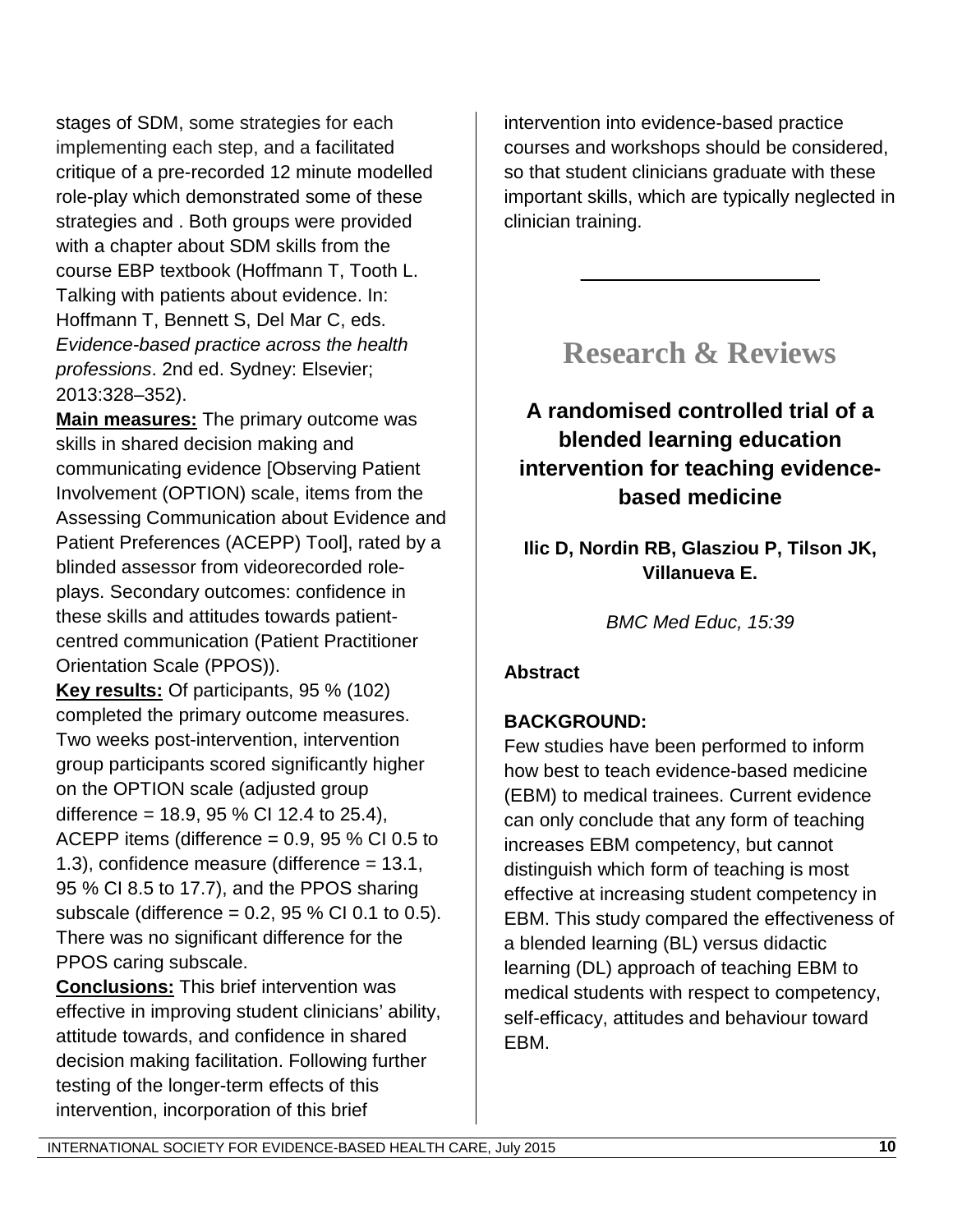#### **METHODS:**

A mixed methods study consisting of a randomised controlled trial (RCT) and qualitative case study was performed with medical students undertaking their first clinical year of training in EBM. Students were randomly assigned to receive EBM teaching via either a BL approach or the incumbent DL approach. Competency in EBM was assessed using the Berlin questionnaire and the 'Assessing Competency in EBM' (ACE) tool. Students' self-efficacy, attitudes and behaviour was also assessed. A series of focus groups was also performed to contextualise the quantitative results.

### **RESULTS:**

A total of 147 students completed the RCT, and a further 29 students participated in six focus group discussions. Students who received the BL approach to teaching EBM had significantly higher scores in 5 out of 6 behaviour domains, 3 out of 4 attitude domains and 10 out of 14 self-efficacy domains. Competency in EBM did not differ significantly between students receiving the BL approach versus those receiving the DL approach [Mean Difference (MD)=-0.68, (95% CI-1.71, 0.34), p=0.19]. No significant difference was observed between sites (p=0.89) or by student type (p=0.58). Focus group discussions suggested a strong student preference for teaching using a BL approach, which integrates lectures, online learning and small group activities.

### **CONCLUSIONS:**

BL is no more effective than DL at increasing medical students' knowledge and skills in EBM, but was significantly more effective at increasing student attitudes toward EBM and

self-reported use of EBM in clinical practice. Given the various learning styles preferred by students, a multifaceted approach (incorporating BL) may be best suited when teaching EBM to medical students. Further research on the cost-effectiveness of EBM teaching modalities is required.

# **David Sackett Memorial Prize** Winner

\_\_\_\_\_\_\_\_\_\_\_\_\_\_\_\_\_\_\_\_\_\_\_

# **The cost-effectiveness of a decision aid for patients considering total hip or knee arthroplasty: a randomized controlled trial**

**Mr Logan Trenaman**<sup>1,2,3</sup>, Dr Nick **Bansback1,2,3, Dr Stirling Bryan1,2, Dr David Meltzer<sup>4</sup> , Dr Peter Tugwell5,6, Dr Geoff Dervin5,6, Dr Gillian Hawker7,8, Dr Dawn**  Stacev<sup>5,6</sup>

1 University of British Columbia, Vancouver Canada 2 Centre for Clinical Epidemiology and Evaluation, Vancouver Canada 3 Centre for Health Evaluation and Outcome Sciences, Vancouver Canada 4 University of Chicago, Chicago United States 5 University of Ottawa, Ottawa Canada 6 Ottawa Hospital Research Institute, Ottawa Canada 7 University of Toronto, Toronto Canada 8 Women's College Hospital, Toronto Canada

## **Background**

Despite the well documented benefits of patient decision aids, including increasing patient knowledge, reducing decisional conflict, and improving patient participation in decisionmaking, their uptake into routine clinical practice has been limited. One factor that may be limiting their uptake is the paucity of costeffectiveness evidence.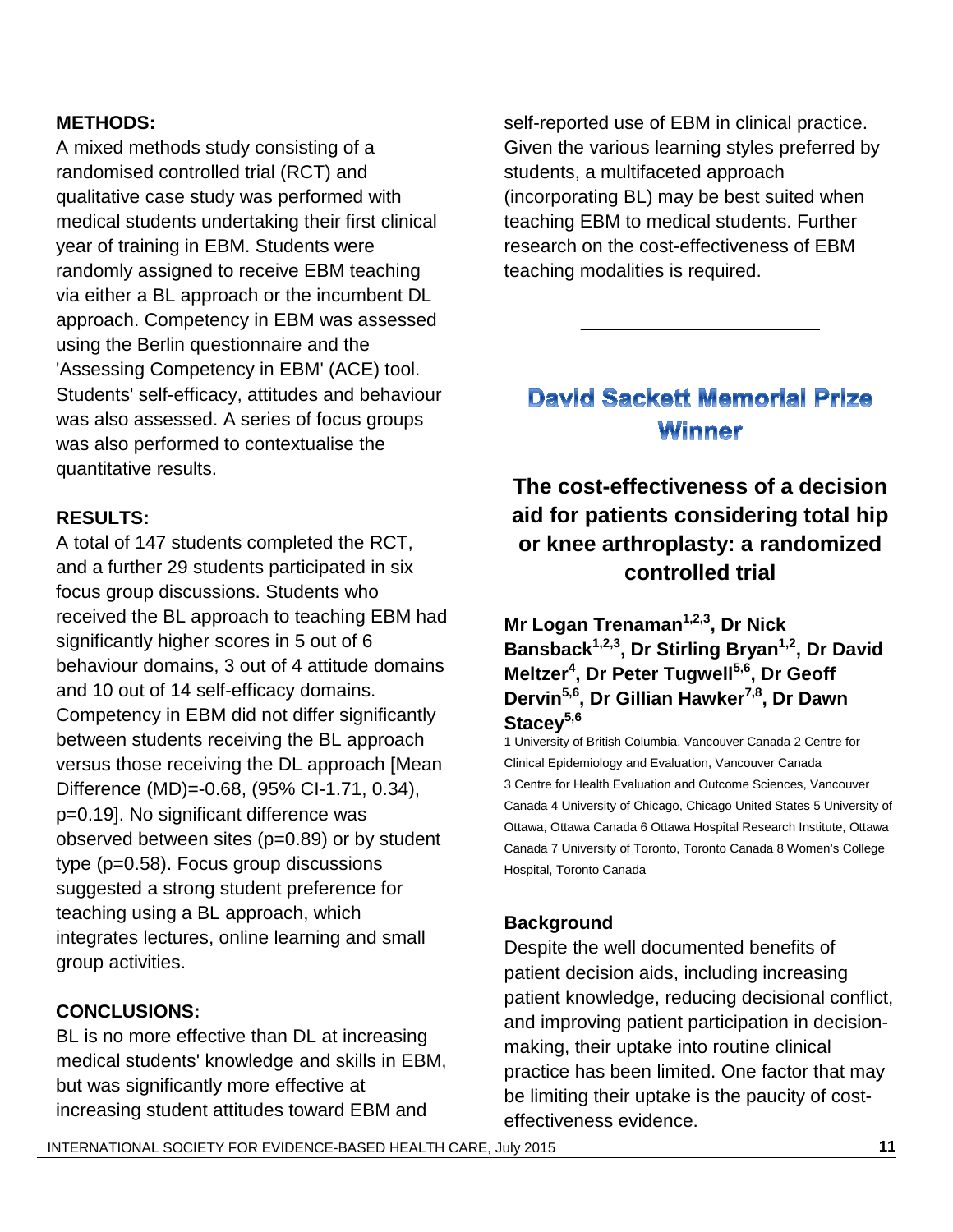#### **Aim**

To establish the cost-effectiveness of a decision aid (plus surgeon preference report) for patients considering total hip or knee arthroplasty.

#### **Methods**

The economic evaluation was undertaken using data from a randomized controlled trial with two years follow-up. 343 patients with osteoarthritis were recruited from two orthopedic screening clinics in Ottawa, Canada. Patients were randomized to either the control group (standard education materials) or decision aid plus surgeon preference report (intervention). The intervention was a decision aid and a one-page preference report that documented patients' clinical and decision data for the surgeon. Data were collected at baseline and every 6 months up to two years. Primary outcomes were health system costs and quality-adjusted life years (QALYs),with comparative results presented as an incremental cost-effectiveness ratio (ICER). Costs were calculated using self-report resource utilization from patient diaries (general practitioner, specialist, and rehabilitation visits, and prescription medications) by associated unit costs. QALYs were calculated using EQ-5D health utilities, derived from the Western Ontario and McMaster Osteoarthritis Index (WOMAC) scores.

#### **Results**

The sample comprised 173 intervention and 169 control group patients. The typical patient was 66 years old, retired and living with someone. Results of the clinical trial (reported previously) indicate that the decision aid increased the proportion of patients making a

'good' decision (56.1% vs. 44.5%, relative risk 1.25 95% CI: 1.00- 1.56), and decreased the rate of arthroplasty (73.2% vs. 80.5%, relative risk 0.91 CI: 0.81-1.03). Over a 2 year period, patients in the decision aid arm used fewer resources resulting in a saving of \$241 per patient (\$9,124 vs. \$9,365).The decision aid was also associated with improve quality of life, giving 0.05 additional QALYs (1.63 vs. 1.58). Consequently, the decision aid was the dominant strategy. Sub-group analysis by affected joint suggests decreased resource use in the decision aid group was primarily in those with knee, rather than hip, osteoarthritis.

#### **Conclusion**

The decision aid investigated in this trial is associated with both lower costs and more QALYs. Given there are over 100,000 arthroplasties performed in Canada each year, implementing a decision aid could have important health policy implications. Although our analysis did not consider the cost of delivering the intervention, the cost savings (\$241) are unlikely to be offset by the cost of delivering the intervention (estimated to be ~\$20). Future research will link trial with administrative data to allow for evaluation of the 5-year cost-effectiveness.

# **The frequency and nature of use of the speechBITE website: A growing phenomenon**

\_\_\_\_\_\_\_\_\_\_\_\_\_\_\_\_\_\_\_\_\_\_\_

**Prof Leanne Togher1,2,3, A/Prof Tricia McCabe<sup>1</sup> , Dr Emma Power1,2,3, Dr Natalie Munro1 , Ms Melissa Brunner<sup>1</sup> , Ms Kate**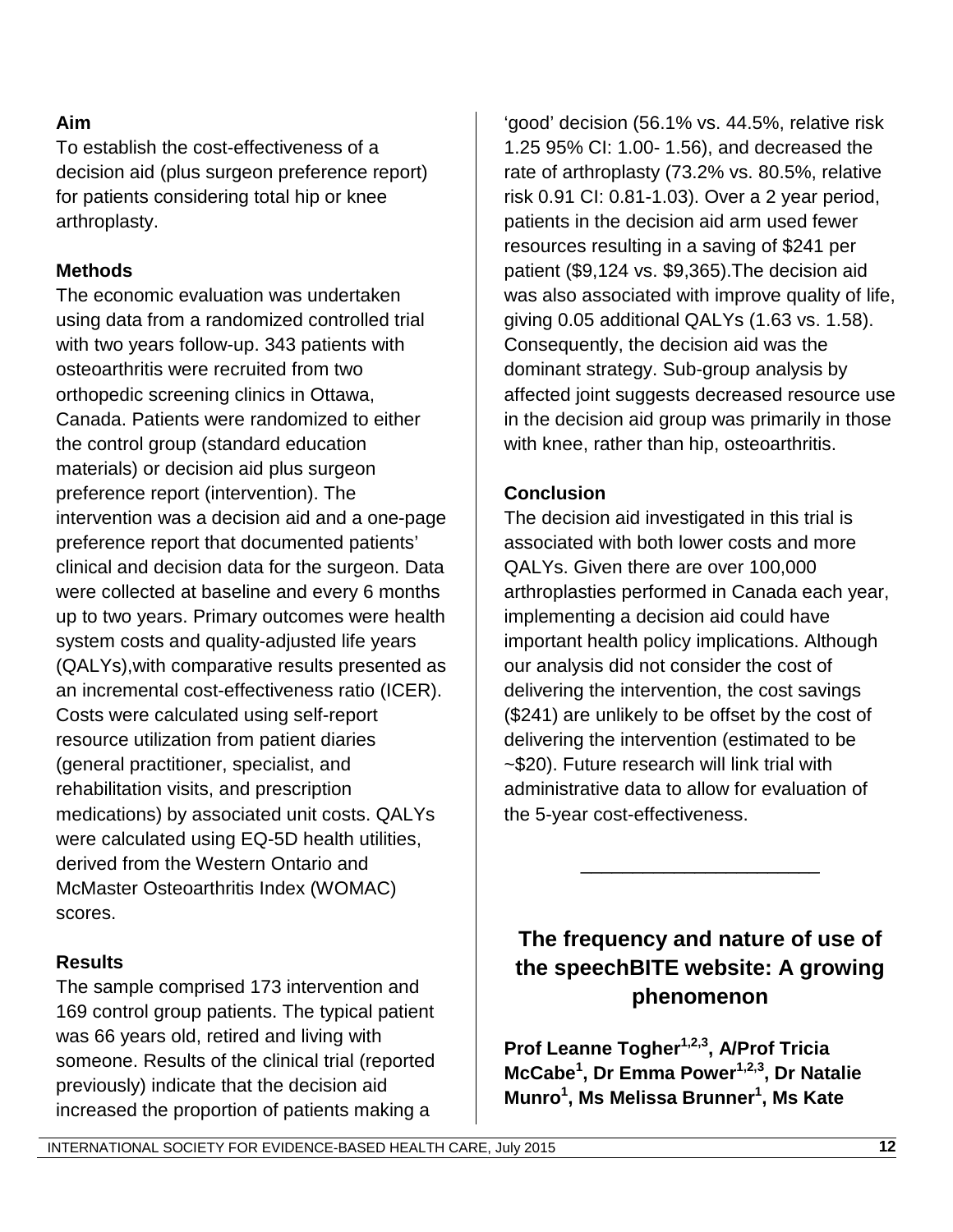### **Smith1 , Ms Emma Pagnamenta<sup>4</sup> , Dr Elizabeth Murray1**

1 Speech Pathology, Faculty of Health Sciences, The University of Sydney, 2 NHMRC Centre of Research Excellence in Aphasia Rehabilitation, 3 NHMRC Centre of Research Excellence in Brain Recovery, 4 Royal College of Speech Language Therapists

## **Purpose**

This paper describes the use and characteristics of the evidence based practice searchable database called speechBITE (www.speechbite.com). The paper will examine speech pathologists' frequency and nature of their use of speechBITE, and their perceptions and recommendations regarding using this resource.

### **Method**

Speech-language pathologists were surveyed internationally about their use of the speechBITE website using an online survey comprising 10 questions regarding frequency and reasons for use, opinions regarding speechBITE's usefulness to their work, and its usefulness to the profession of speech pathology. There was also the option for participants to give additional comments. Web statistics using Google Analytics were also analysed from 2012-2014.

## **Results**

Of the 725 respondents to the survey, 28% reported using speechBITE at least once a month, with 74% reporting they were searching for evidence to support clinical practice. speechBITE was reported to be useful to participants' work (72%) and useful to the profession (87%). Open-ended comments provided suggestions for improvements and underscored the need for freely available EBP resources. Web statistics showed a significant

increase in the use of speechBITE over the past 3-year period.

## **Conclusions**

EBP for speech pathologists remains a central goal underpinning clinical practice and the findings of this study support the continued need for free easily accessible resources.

# **Resources & Reviews**

 $\overline{\phantom{a}}$  , where  $\overline{\phantom{a}}$  , where  $\overline{\phantom{a}}$  , where  $\overline{\phantom{a}}$ 

# **Looking for good quality systematic reviews?**

## **Fran Wilkie**

NICE Evidence Search allows you to search for systematic reviews from a range of sources all in one place [\(www.evidence.nhs.uk\)](http://www.evidence.nhs.uk/).

Evidence Search includes systematic reviews from Cochrane, DARE and other providers. Following the closure of the DARE service, systematic reviews published in PubMed from 1 January 2015 are now added to NICE Evidence Search, making Evidence Search a good place to start when looking for good quality systematic reviews.

Every week our information specialists search PubMed using the systematic review filter and apply criteria for selecting systematic reviews. A review is included if it is published by a journal which conforms to the preferred reporting items for systematic reviews and meta-analyses (PRISMA) standard. If not published by one of these journals, a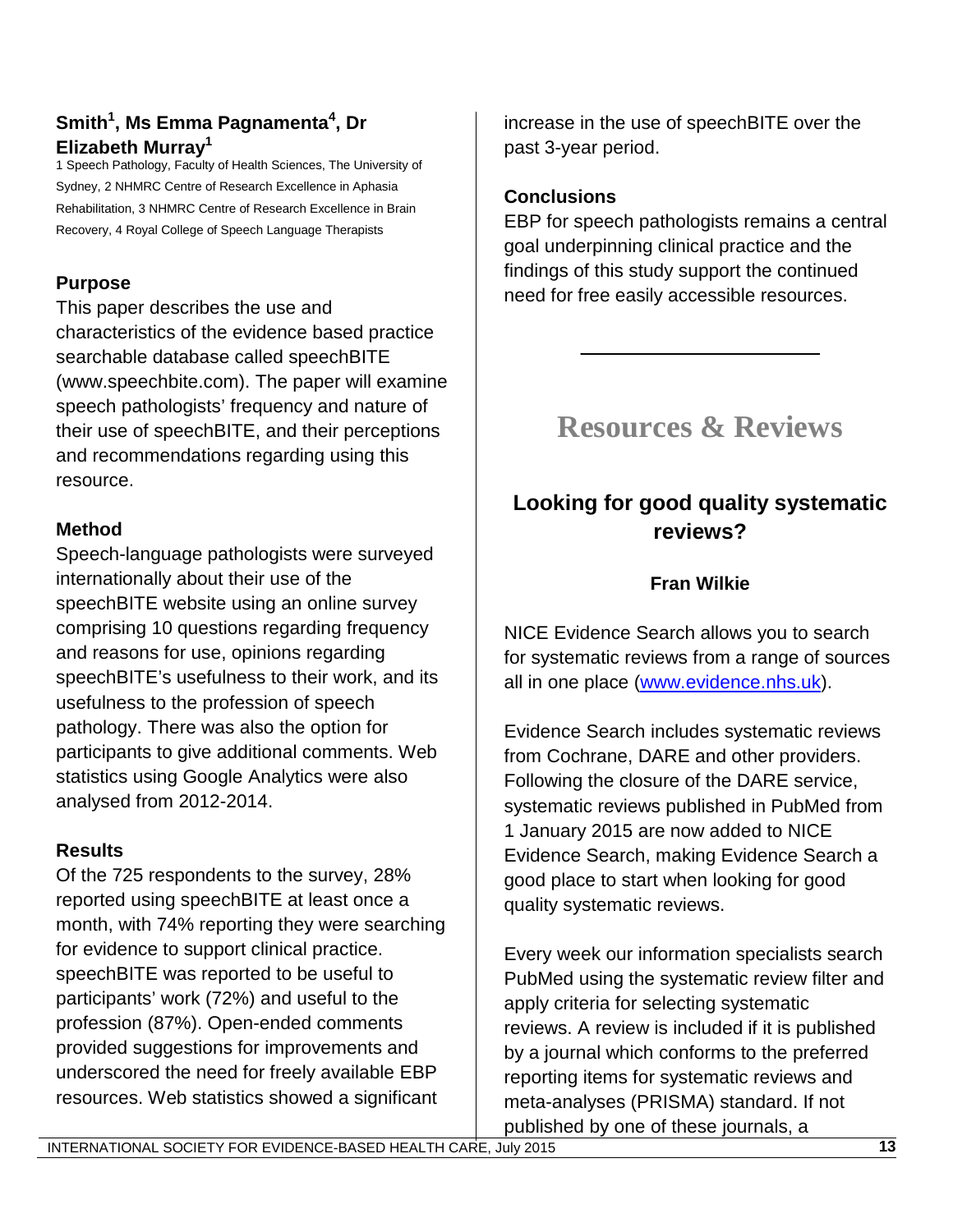systematic review is deemed reliable if the abstract reports inclusion/exclusion criteria, confirms two or more sources have been searched, and incorporates a synthesis of included studies.

To find all included systematic reviews within Evidence Search, enter your search terms into the search engine, and then apply the 'Type of Information' filter *systematic reviews* to your results (click on the Type of Information filter on the left hand side of the screen, then scroll down and click on Systematic Reviews).



# NICE National Institute for<br>NICE Health and Care Excellence Evidence evidence-based Results 1 - 10 of 62236 s **Filters** Evidence-based pra ...Search Social Care Onli Editor...Government's ini October...the experience Accredited O **SCIE Social Care Online -Read Summary** Guidance Helping abused child  $\blacktriangleright$  Areas of interest practice model ... families: towards an evi evidence-based practice Types of information protection, evidence-bas Areas of interest Types of information Development  $\blacktriangle$ Population Intelligence **Population Needs** Assessments Primary Research **Quality Measures Systematic Reviews** Sources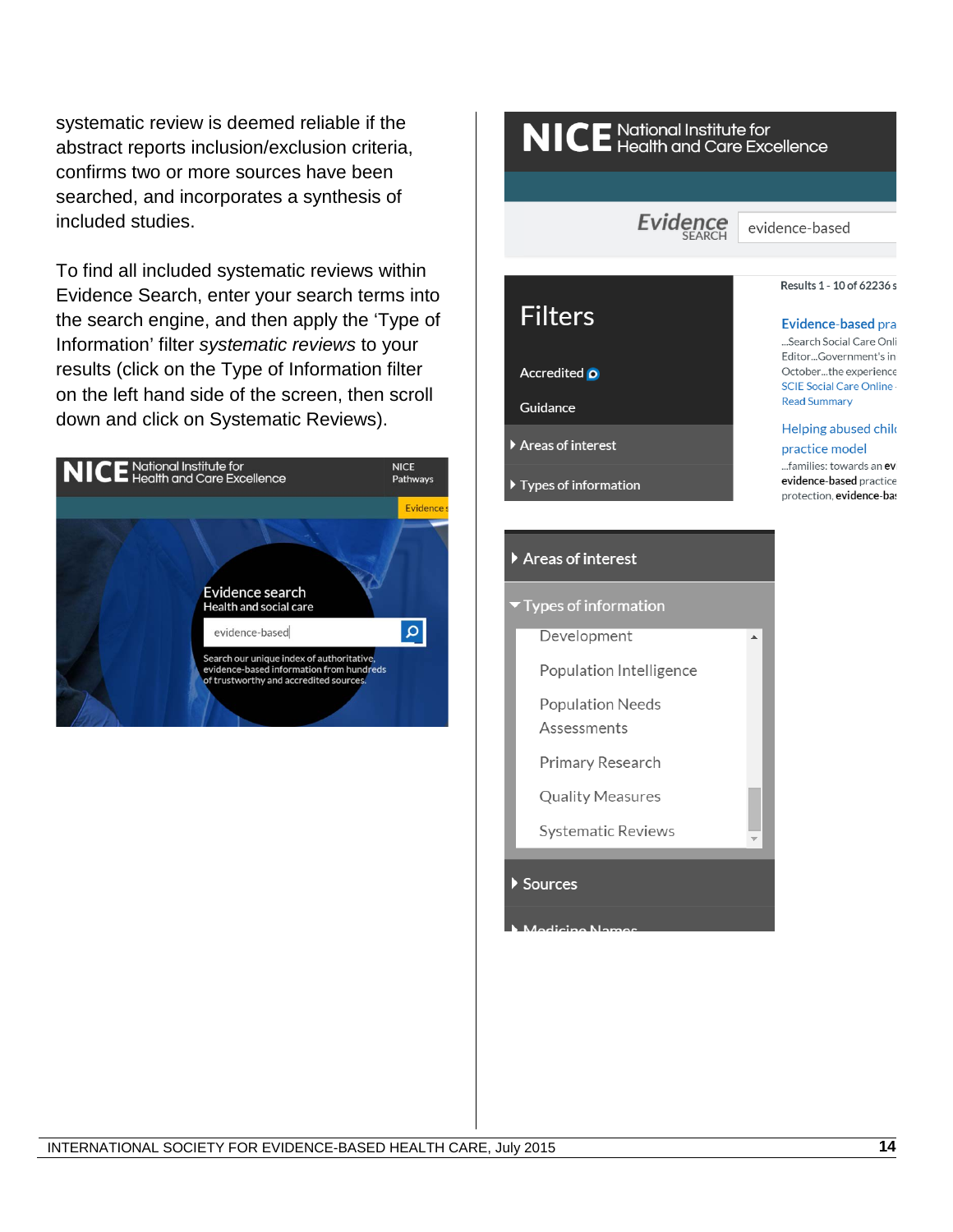# **Workshops & Conferences**

### **7th EBHC International Conference, Sicily,**

\_\_\_\_\_\_\_\_\_\_\_\_\_\_\_\_\_\_\_\_\_\_\_\_\_\_\_\_\_\_\_

#### **28th – 31st October 2015**

We are delighted to invite you to the **7th International Conference of EBHC Teachers & Developers** hosted by GIMBE Foundation. Built on 6 previous highly successful meetings, the Conference is an excellent opportunity to network with worldwide EBHC teachers and developers in the wonderful frame of **Taormina, the pearl of the Mediterranean Sea**.

For more information, visit our website at<http://www.ebhc.org/>





# **Research Waste / EQUATOR Conference 2015,**<br> **Research Waste / EQUATOR Conference 2015 Edinburgh, UK - 28-30 September 2015**

Venue: John McIntyre Conference Centre, Edinburgh, UK

#### **Conference aims**

(1) Review the progress made by research regulators, academic institutions, researchers, funders, and publishers against Research Waste series recommendations

\_\_\_\_\_\_\_\_\_\_\_\_\_\_\_\_\_\_\_\_\_\_\_\_\_\_\_\_\_\_\_

- (2) Presentations and posters on problems and potential solutions aimed at making research production more efficient and better reported
- (3) Develop a consensus statement and action plan for making progress against Research Waste series recommendations

**Local organising committee:** Judi Clarke, Rustam Al-Shahi Salman, Malcolm Macleod

**Programme committee:** EQUATOR: Doug Altman, Philippe Ravaud, David Moher, Ana Marusic, Iveta Simera WASTE: Paul Glasziou, Iain Chalmers, Rustam Al-Shahi Salman, Malcolm Macleod, John Ioannidis, An-Wen Chan

#### **Conference website: <http://researchwaste.net/research-wasteequator-conference/>**

**Contact:** To register your interest in the conference and to receive more information when it becomes available please email: Ms Judi Clarke (**[Judi.Clarke@ed.ac.uk](mailto:Judi.Clarke@ed.ac.uk)**)

\_\_\_\_\_\_\_\_\_\_\_\_\_\_\_\_\_\_\_\_\_\_\_\_\_\_\_\_\_\_\_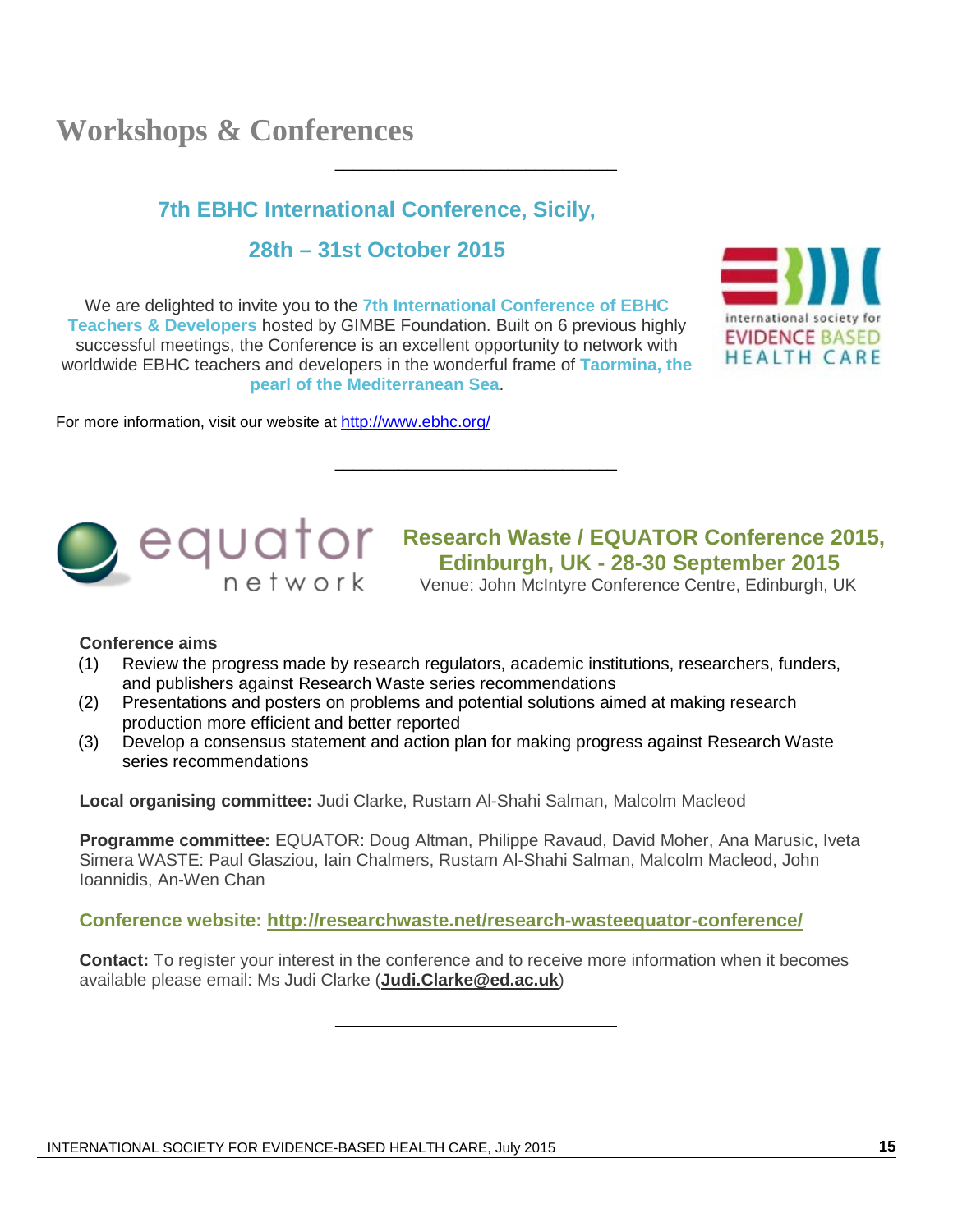## **Third Preventing Overdiagnosis Conference**

Following the sell-out 2014 conference, we are pleased to announce a third Preventing Overdiagnosis conference in the State of Washington DC, US September 1st – 3rd 2015. POD2015 is hosted by the National institutes of Health, National Cancer Institute.



Sign up to the mailing list and receive notifications or visit their website for more information.

#### **<http://www.preventingoverdiagnosis.net/>**



\_\_\_\_\_\_\_\_\_\_\_\_\_\_\_\_\_\_\_\_\_\_\_\_\_\_\_\_\_\_\_

#### **Key dates:**

9 September 2015 Registration closes

26 August 2015 Workshop and meeting sign-up Registration cancellation deadline

> **Website: <https://colloquium.cochrane.org/>**

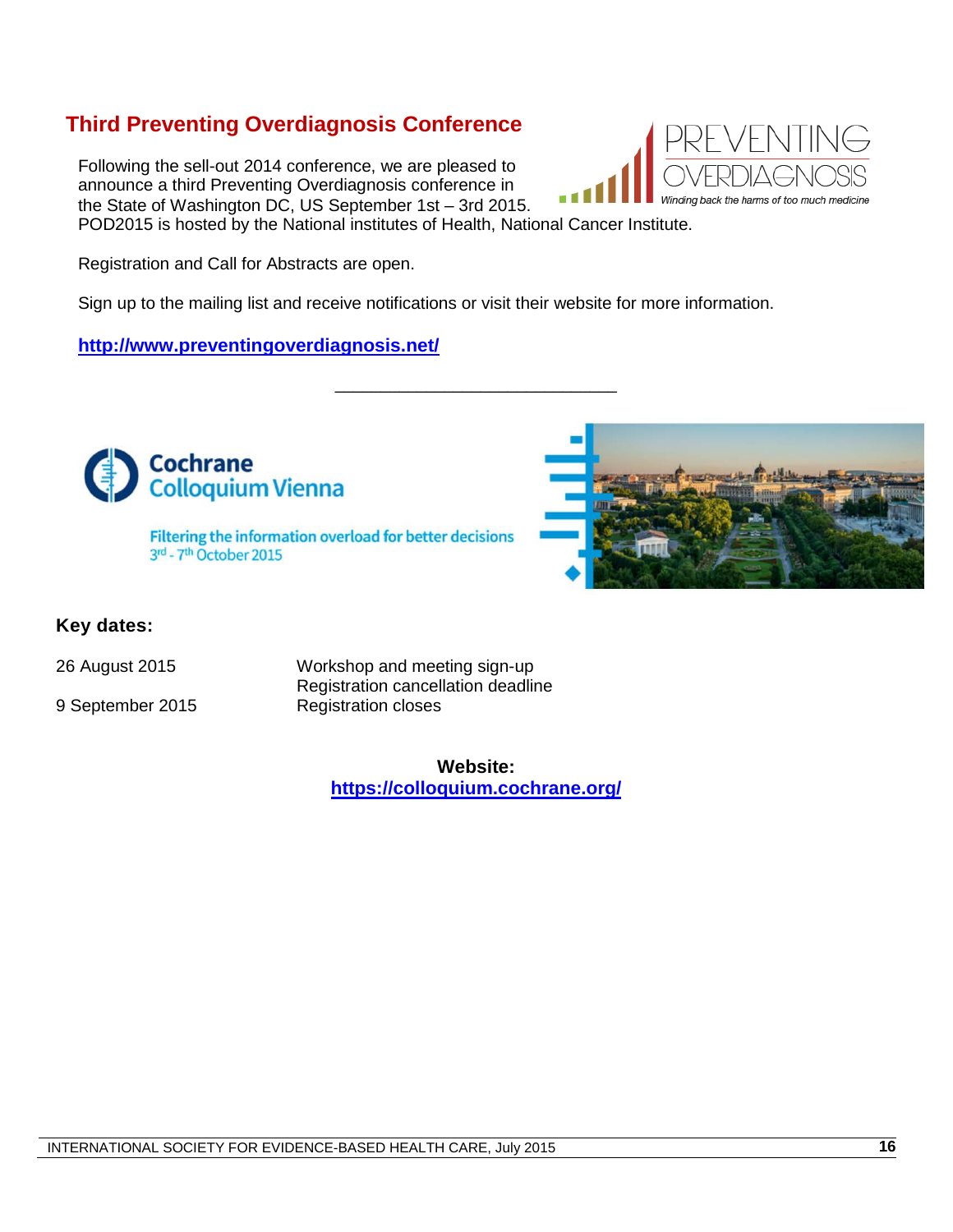#### **EDITORS**

#### *Jason Busse*

Assistant Professor, Clinical Epidemiology & Biostatistics McMaster University, Faculty of Health Sciences Clinical Epidemiology & Biostatistics 1280 Main Street West, HSC-2C12 Hamilton, ON L8S 4K1 **[j.busse@rogers.com](mailto:j.busse@rogers.com)**

#### *Paul Glasziou*

Professor of Evidence-Based Medicine Director of the Centre for Research in Evidence-Based Practice Bond University Qld, Australia 4229 **[pglaszio@bond.edu.au](mailto:pglaszio@bond.edu.au)**

#### *Gordon Guyatt*

Professor, Clinical Epidemiology & Biostatistics McMaster University, Faculty of Health Sciences Clinical Epidemiology & Biostatistics 1280 Main Street West, HSC-2C12 Hamilton, ON L8S 4K1 **[guyatt@mcmaster.ca](mailto:guyatt@mcmaster.ca)**

#### **SECTION CONTRIBUTORS**

#### **Editorials:**

Hilda Bastian – [hilda.bastian@nih.gov](mailto:hilda.bastian@nih.gov) Paul Glasziou – [pglaszio@bond.edu.au](mailto:pglaszio@bond.edu.au) Amanda McCullough - [amccullo@bond.edu.au](mailto:amccullo@bond.edu.au) Rae Thomas – [rhtomas@bond.edu.au](mailto:rhtomas@bond.edu.au)

**Teaching Tips:** Dragan Ilic - [dragan.ilic@monash.edu](mailto:dragan.ilic@monash.edu)

#### **Research & Reviews:**

Paul Glasziou – [pglaszio@bond.edu.au](mailto:pglaszio@bond.edu.au) Tammy Hoffmann – [thoffmann@bond.edu.au](mailto:thoffmann@bond.edu.au) Logan Treneman – [logantrenaman@gmail.com](mailto:logantrenaman@gmail.com) Leanne Togher – [leanne.togher@sydney.edu.au](mailto:leanne.togher@sydney.edu.au)

**Resources & Reviews:** Fran Wilkie – [Fran.Wilkie@nice.org.uk](mailto:Fran.Wilkie@nice.org.uk)

#### **EDITORIAL ASSISTANT**

#### *Melanie Vermeulen*

Research Administration Assistant Centre for Research in Evidence-Based Practice, Bond University Qld, Australia 4229 **[mvermeul@bond.edu.au](mailto:mvermeul@bond.edu.au)**